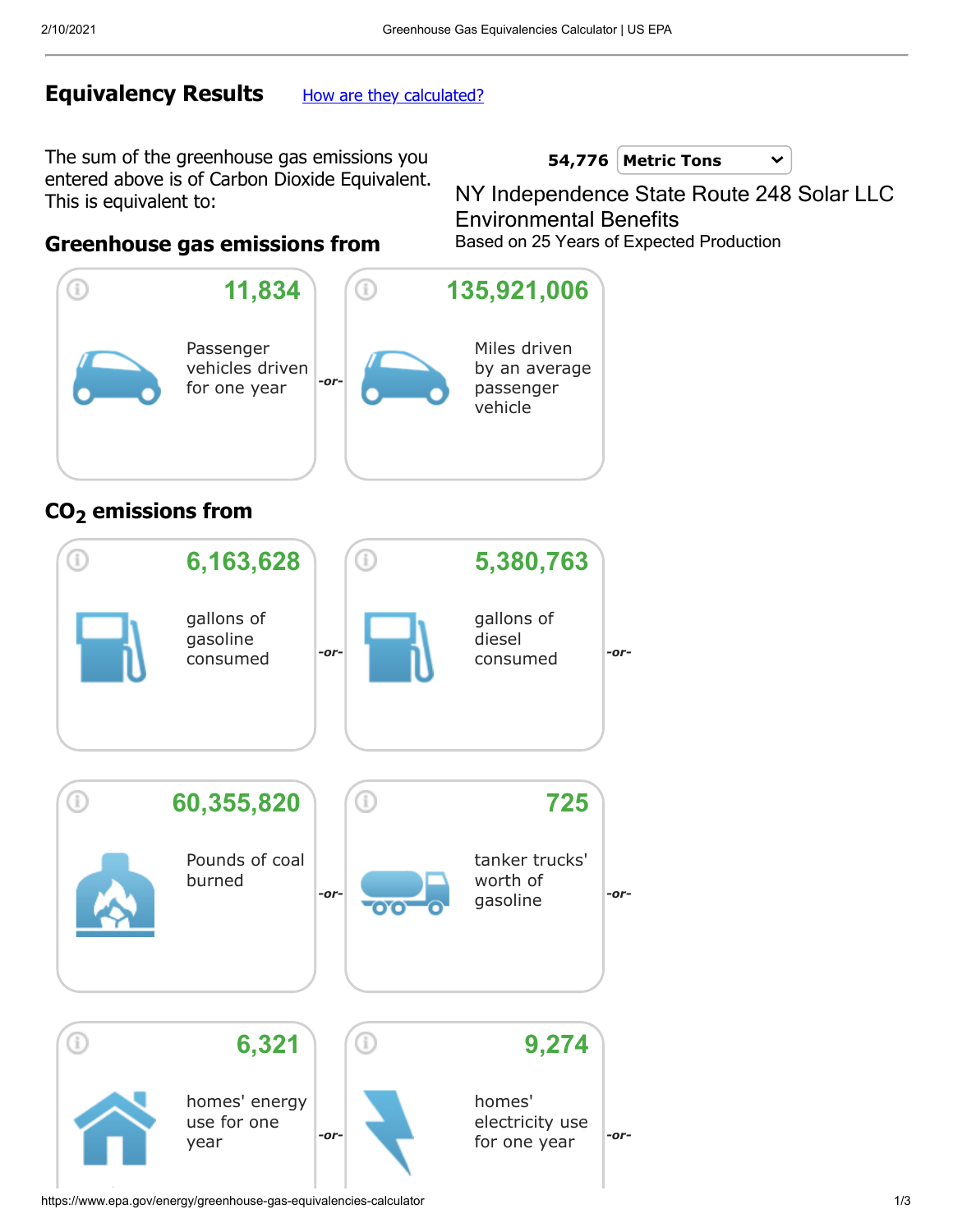

# **Greenhouse gas emissions avoided by**